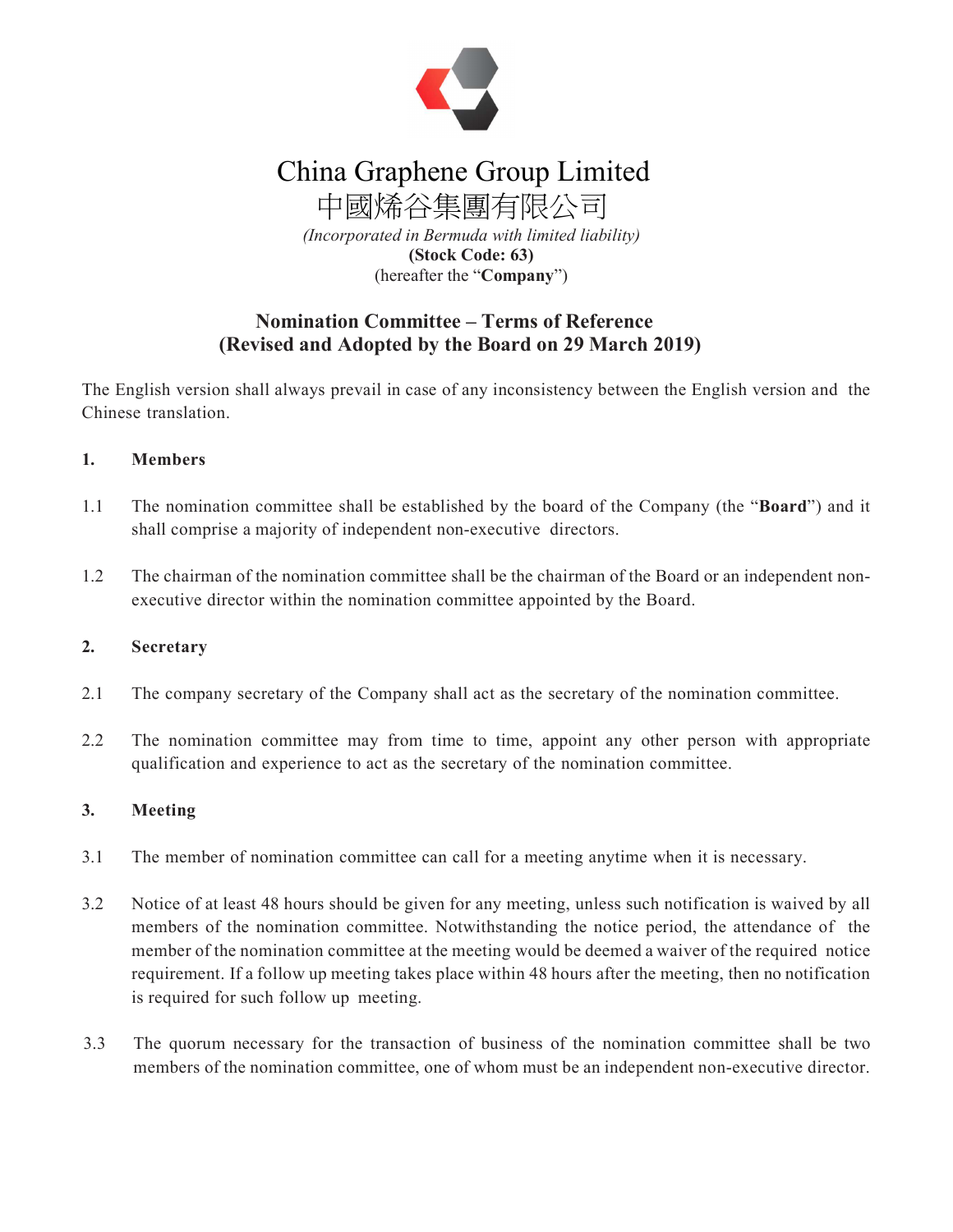- 3.4 Meeting can be attended in person or via electronic means including telephonic or videoconferencing. The members of the nomination committee can attend the meeting via telephonic or any similar communication device (all persons attending such meeting should be able to hear from such member via such communication device).
- 3.5 Resolutions of the nomination committee shall be passed by a majority of votes of the members in attendance.
- 3.6 A resolution passed and signed by all members of nomination committee is valid, and the validity is same as any resolution passed in the meeting held.
- 3.7 Full minutes of nomination committee meeting shall be kept by the secretary of the nomination committee and be available for review by the directors. Draft and final versions of minutes of the meeting should be sent to all committee members for their comment and records, within a reasonable time after the meeting.

## 4. Meeting attendance

- 4.1 Upon the invitation from the nomination committee, the chairman of the Board and/or the general manager or chief executive, external advisor and the other persons can be invited to attend all or part of any meeting.
- 4.2 Only the members of the nomination committee can vote in the meeting.

## 5. Annual General Meetings

The chairman of the nomination committee or (if absence) another member of the nomination committee (who must be an independent non-executive director) shall attend the annual general meeting of the Company, and be prepared to respond to the shareholders' questions on the activities and responsibilities of the nomination committee.

## 6. Authority

- 6.1 The nomination committee may seek independent professional advice at the Company's expense, and invite an independent party possessing a relevant experience and profession to attend the meeting, if necessary, in order to discharge its duties.
- 6.2 The nomination committee shall be provided with sufficient resources to perform its duties.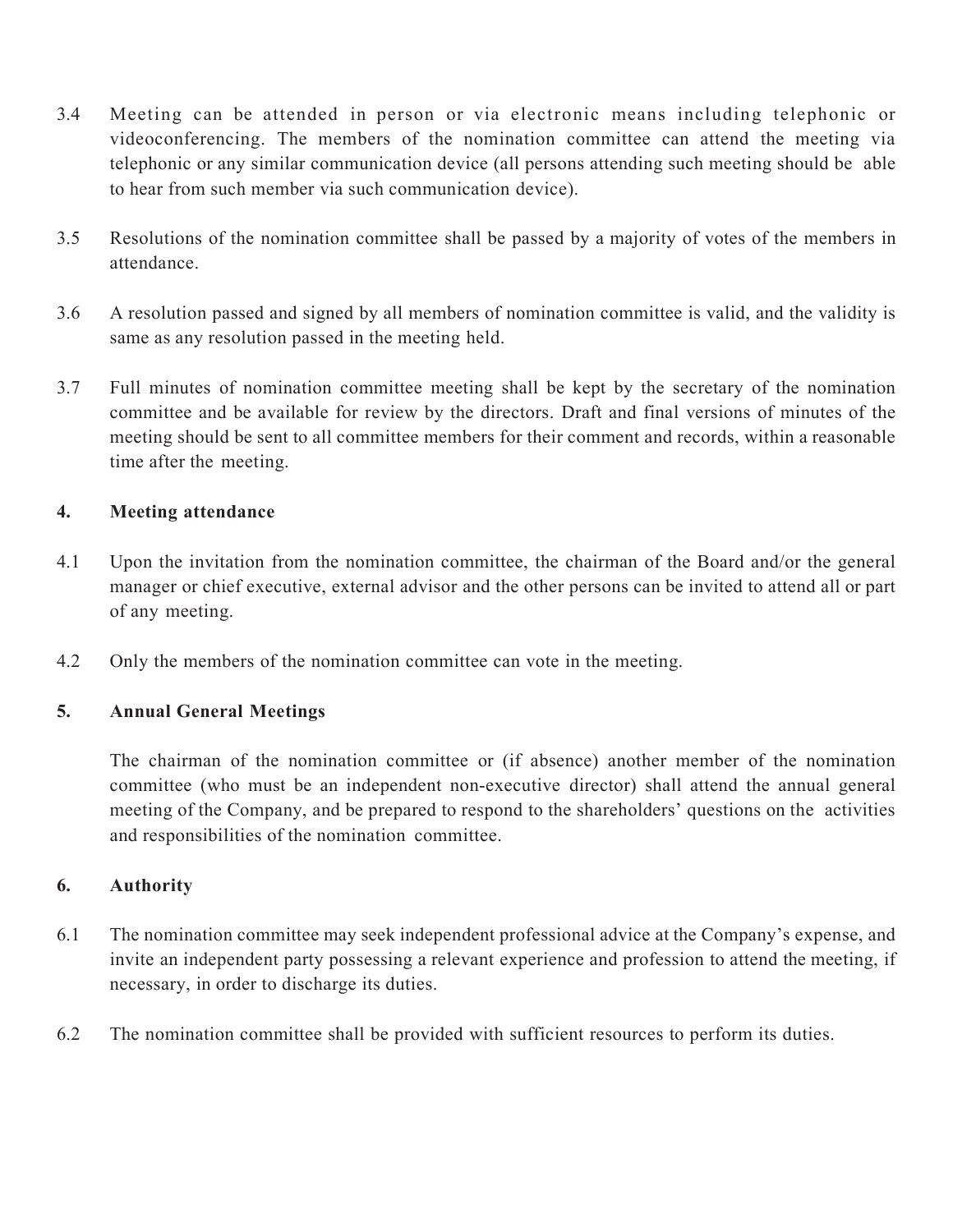#### 7. Duties and Powers

The nomination committee shall have the following duties and powers:

- 7.1 review the performance of the Board and ensure that the Board and its committees consist of directors with the appropriate balance of skills, diversity and knowledge of the Company to enable it to discharge its duties effectively;
- 7.2 assist the Board in succession planning for the Board and senior management;
- 7.3 review the structure, size and composition (including the skills, knowledge and experience) of the Board at least annually and make recommendations on any proposed changes to the Board to complement the Company's corporate strategy. When reviewing the structure, size and composition of the Board, the nomination committee shall take into consideration of a number of factors, including but not limited to gender, age, cultural and educational background, or professional experience in accordance with the board diversity policy adopted by the Company from time to time to achieve Board diversity;
- 7.4 draw up, review and update, as appropriate, the diversity policy for the Board's approval having due regard to the requirements of the Rules Governing the Listing of Securities on The Stock Exchange of Hong Kong Limited, review and update the objectives that the Board has set for implementing such policy;
- 7.5 develop, review and implement, as appropriate, the policy, criteria and procedures for the identification, selection and nomination of candidates for Directors for the Board's approval. Such criteria include but are not limited to the potential contributions a candidate can bring to the Board in terms of qualifications, skills, experience, independence and gender diversity;
- 7.6 identify individuals suitably qualified to become Board members and select or make recommendations to the Board on the selection of individuals nominated for directorships;
- 7.7 assess the independence of independent non-executive directors;
- 7.8 make recommendations to the Board on the appointment or re-appointment of directors and succession planning for directors and senior management, in particular the chairman and the chiefexecutive, taking into account all factors which the nomination committee considers appropriate including the challenges and opportunities facing the Company and skills and expertise required in the future and ensure that senior management succession planning is discussed at the Board at least once annually;
- 7.9 keep under review the leadership needs and leadership training and development programmes of the Group, with a view to ensuring the continued ability of the Group to function effectively and compete in the market;
- 7.10 evaluate the needs for, and monitor the training and development of, directors;
- 7.11 develop the procedures for the performance evaluation of the Board committees: